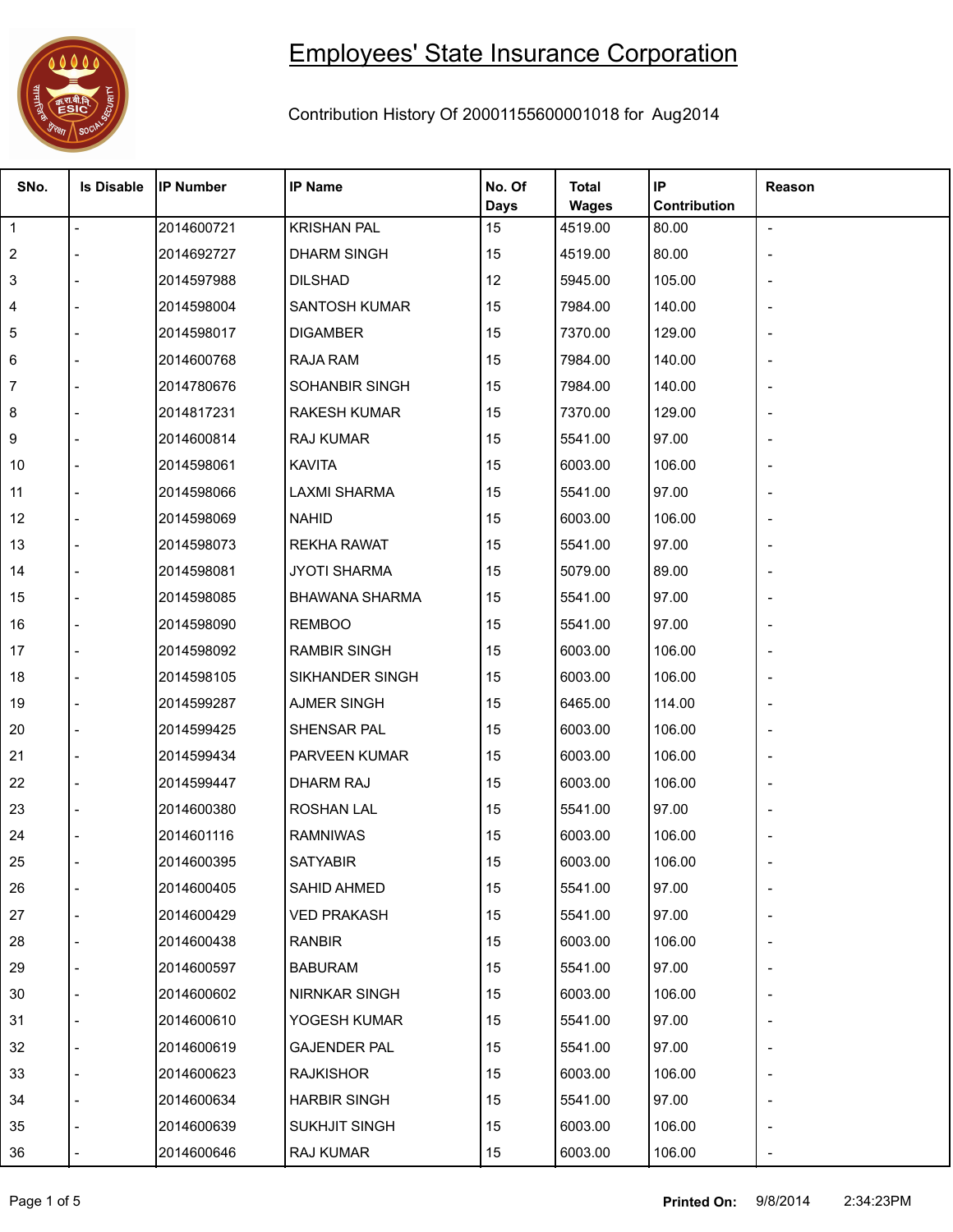| SNo. | <b>Is Disable</b> | <b>IP Number</b> | <b>IP Name</b>        | No. Of            | <b>Total</b>            | IP                    | Reason                   |
|------|-------------------|------------------|-----------------------|-------------------|-------------------------|-----------------------|--------------------------|
| 37   | $\overline{a}$    | 2014600851       | <b>SURESH KUMAR</b>   | <b>Days</b><br>15 | <b>Wages</b><br>5079.00 | Contribution<br>89.00 | $\overline{\phantom{a}}$ |
| 38   |                   | 2014600708       | <b>ABHISHEK BHATT</b> | 15                | 6465.00                 | 114.00                |                          |
| 39   |                   | 2014600715       | SHRI BHAGWAN          | 15                | 5541.00                 | 97.00                 |                          |
| 40   |                   | 2014600376       | OM PRAKASH            | 15                | 5541.00                 | 97.00                 |                          |
| 41   |                   | 2014600800       | <b>LAXMAN SINGH</b>   | 15                | 5541.00                 | 97.00                 |                          |
| 42   |                   | 2014692750       | RAJ KUMAR             | 15                | 5541.00                 | 97.00                 |                          |
| 43   |                   | 2014600821       | <b>MAHIPAL</b>        | 15                | 5541.00                 | 97.00                 |                          |
| 44   |                   | 2014600673       | <b>SURESH KUMAR</b>   | 15                | 5541.00                 | 97.00                 |                          |
| 45   |                   | 2014601272       | <b>GABBAR SINGH</b>   | 15                | 6003.00                 | 106.00                |                          |
| 46   |                   | 2014600855       | <b>KRISHAN KUMAR</b>  | 15                | 5541.00                 | 97.00                 |                          |
| 47   |                   | 2014600860       | <b>KRISHAN</b>        | 15                | 5541.00                 | 97.00                 |                          |
| 48   |                   | 2014601182       | <b>BIJENDER SINGH</b> | 15                | 6003.00                 | 106.00                |                          |
| 49   |                   | 2014600865       | SOMBIR SINGH          | 15                | 5541.00                 | 97.00                 | $\overline{\phantom{a}}$ |
| 50   |                   | 2014600871       | <b>AJIT SINGH</b>     | 15                | 6003.00                 | 106.00                |                          |
| 51   |                   | 2014601015       | <b>NARESH BALMIKI</b> | 15                | 6003.00                 | 106.00                |                          |
| 52   |                   | 2014601026       | <b>JAIVIR SINGH</b>   | 15                | 5541.00                 | 97.00                 |                          |
| 53   |                   | 2014601030       | SOM PAL SINGH         | 15                | 6003.00                 | 106.00                |                          |
| 54   |                   | 2014601063       | ANOOP SINGH           | 15                | 6003.00                 | 106.00                |                          |
| 55   |                   | 2014665164       | SHENDER PAL           | 15                | 5541.00                 | 97.00                 | $\overline{\phantom{a}}$ |
| 56   |                   | 2014601106       | RAMNIWAS GOTHL        | 15                | 6003.00                 | 106.00                |                          |
| 57   |                   | 2014600388       | <b>RAM NIWAS</b>      | 15                | 5541.00                 | 97.00                 |                          |
| 58   |                   | 2014601119       | <b>DIWAN SINGH</b>    | 15                | 5541.00                 | 97.00                 |                          |
| 59   |                   | 2014601122       | <b>HIMRAJ</b>         | 15                | 6003.00                 | 106.00                |                          |
| 60   |                   | 2014601130       | R.C. PANDEY           | 15                | 5541.00                 | 97.00                 |                          |
| 61   |                   | 2014601131       | <b>SHRI KRISHAN</b>   | 15                | 6003.00                 | 106.00                |                          |
| 62   |                   | 2014601135       | RAJPAL SHARMA         | 15                | 5541.00                 | 97.00                 |                          |
| 63   |                   | 2014601142       | SATISH KUMAR          | 15                | 6003.00                 | 106.00                |                          |
| 64   |                   | 2014601145       | N.G. BAITLE           | 15                | 6003.00                 | 106.00                |                          |
| 65   |                   | 2014601156       | PREM SINGH            | 15                | 5541.00                 | 97.00                 |                          |
| 66   |                   | 2014601168       | RAM SINGH             | 15                | 6465.00                 | 114.00                |                          |
| 67   |                   | 2014601171       | <b>RAGHUBIR SINGH</b> | 15                | 6003.00                 | 106.00                |                          |
| 68   |                   | 2014600845       | <b>KAPOOR SINGH</b>   | 15                | 6003.00                 | 106.00                |                          |
| 69   |                   | 2014601244       | <b>RAHMUDDIN</b>      | 15                | 5541.00                 | 97.00                 |                          |
| 70   |                   | 2014601247       | MANI RAM              | 15                | 6003.00                 | 106.00                |                          |
| 71   |                   | 2014817238       | JAI KISHAN            | 15                | 5541.00                 | 97.00                 |                          |
| 72   |                   | 2014601251       | <b>VIRENDER KUMAR</b> | 15                | 6003.00                 | 106.00                |                          |
| 73   |                   | 2014601273       | <b>RAMPHAL SINGH</b>  | 15                | 5541.00                 | 97.00                 |                          |
| 74   |                   | 2014601277       | M.D WASSIM            | 15                | 5541.00                 | 97.00                 |                          |
| 75   |                   | 2015032710       | DEVENDER SINGH        | 15                | 6003.00                 | 106.00                |                          |
| 76   |                   | 2014601284       | <b>MAHESH KUMAR</b>   | 15                | 5541.00                 | 97.00                 |                          |
| 77   |                   | 2014601290       | <b>KRISHAN KUMAR</b>  | 15                | 6003.00                 | 106.00                |                          |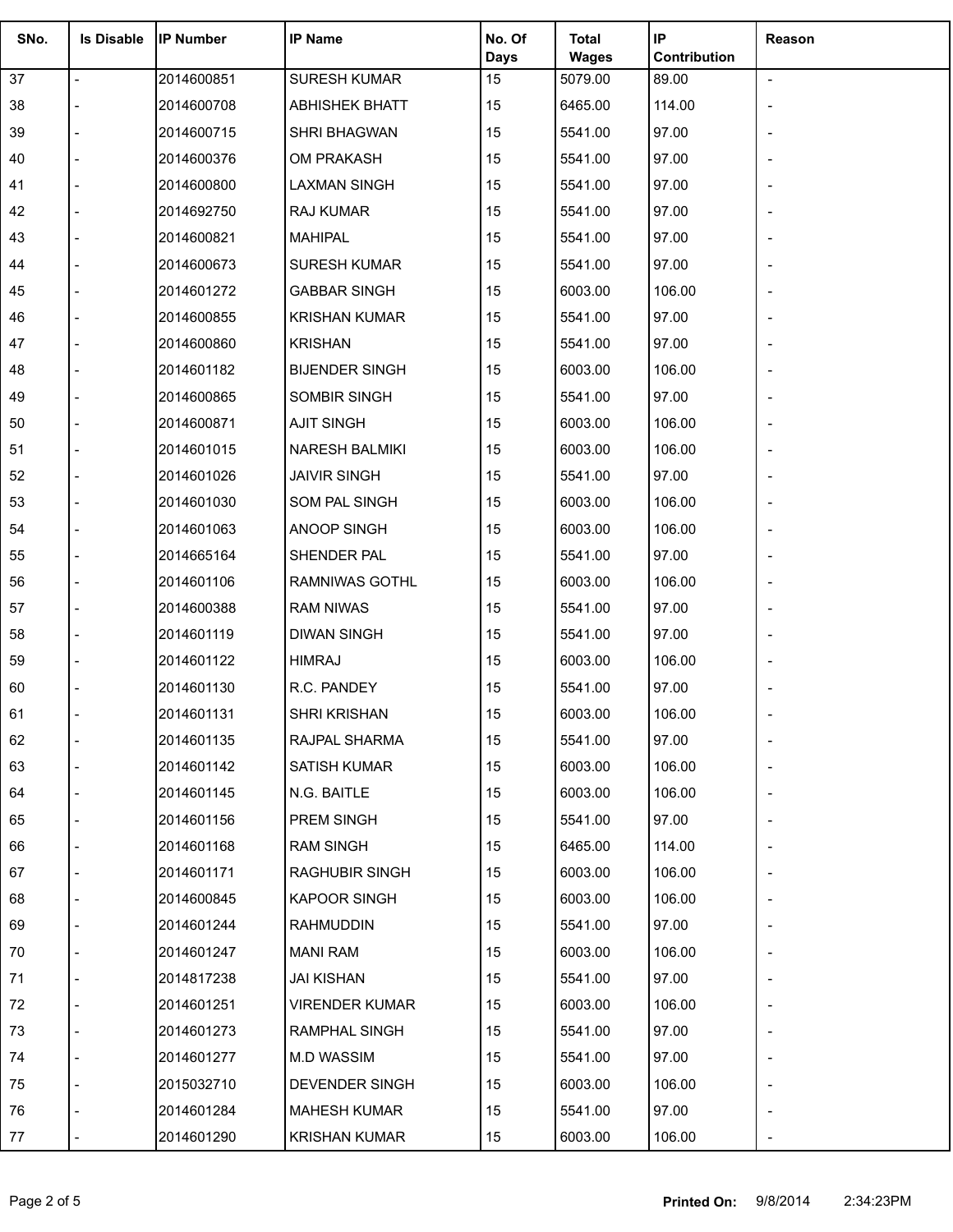| SNo. | <b>Is Disable</b> | <b>IP Number</b> | <b>IP Name</b>            | No. Of<br><b>Days</b> | <b>Total</b><br><b>Wages</b> | IP<br>Contribution | Reason                   |
|------|-------------------|------------------|---------------------------|-----------------------|------------------------------|--------------------|--------------------------|
| 78   |                   | 2014601298       | <b>SATISH KUMAR</b>       | 15                    | 5541.00                      | 97.00              | $\blacksquare$           |
| 79   |                   | 2014601333       | <b>PUSHPA</b>             | 15                    | 6003.00                      | 106.00             | $\overline{\phantom{a}}$ |
| 80   |                   | 2014632985       | <b>VIRENDER SINGH</b>     | 0                     | 0.00                         | 0.00               | <b>Left Service</b>      |
| 81   |                   | 2014601362       | RAJ KAMAL                 | 0                     | 0.00                         | 0.00               | Left Service             |
| 82   |                   | 2014601367       | CHHADAMI LAL              | 15                    | 6003.00                      | 106.00             |                          |
| 83   |                   | 2014601373       | <b>ROOP SINGH</b>         | 15                    | 5541.00                      | 97.00              |                          |
| 84   |                   | 2014601378       | <b>HAR PRASAD</b>         | 15                    | 6003.00                      | 106.00             |                          |
| 85   |                   | 2014601390       | <b>BIJENDER SINGH</b>     | 15                    | 6003.00                      | 106.00             |                          |
| 86   |                   | 2014632999       | <b>AZAD SINGH</b>         | 15                    | 6003.00                      | 106.00             |                          |
| 87   |                   | 2014601397       | <b>DINESH PAL</b>         | 15                    | 5541.00                      | 97.00              |                          |
| 88   |                   | 2014601392       | <b>AZAD SINGH</b>         | 15                    | 6003.00                      | 106.00             |                          |
| 89   |                   | 2014601403       | <b>SATPAL</b>             | 15                    | 6003.00                      | 106.00             |                          |
| 90   |                   | 2014601418       | <b>HARPAL SINGH</b>       | 15                    | 6003.00                      | 106.00             |                          |
| 91   |                   | 2014601420       | <b>ISHWAR CHAND</b>       | 15                    | 5541.00                      | 97.00              |                          |
| 92   |                   | 2014543812       | <b>VINOD KUMAR</b>        | 15                    | 5541.00                      | 97.00              |                          |
| 93   |                   | 2014692780       | <b>MD AHMED</b>           | 15                    | 5541.00                      | 97.00              |                          |
| 94   |                   | 2014692775       | <b>RAM KUMAR</b>          | 15                    | 5541.00                      | 97.00              |                          |
| 95   |                   | 2014727850       | SURESH PAL                | 15                    | 5541.00                      | 97.00              |                          |
| 96   |                   | 2014727857       | PARTAP SINGH              | 15                    | 6003.00                      | 106.00             |                          |
| 97   |                   | 2014728088       | <b>VINOD KUMAR SHARMA</b> | 15                    | 5541.00                      | 97.00              |                          |
| 98   |                   | 2014780668       | <b>RAMNIWAS</b>           | 15                    | 5541.00                      | 97.00              |                          |
| 99   |                   | 2014727883       | SATENDRA PAL              | 15                    | 5541.00                      | 97.00              |                          |
| 100  |                   | 2014758117       | JITENDRA SINGH            | 15                    | 5541.00                      | 97.00              |                          |
| 101  |                   | 2014758119       | RAJINDER SINGH            | 15                    | 5541.00                      | 97.00              |                          |
| 102  |                   | 2014889230       | <b>INTJAR ALI</b>         | 15                    | 6003.00                      | 106.00             |                          |
| 103  |                   | 2014889243       | <b>TASIN</b>              | 15                    | 5541.00                      | 97.00              |                          |
| 104  |                   | 2014964555       | PANKAJ KUMAR              | 15                    | 6003.00                      | 106.00             |                          |
| 105  |                   | 2014964563       | YOGENDER KUMAR            | 15                    | 5541.00                      | 97.00              |                          |
| 106  |                   | 2015053943       | <b>BAHADUR SINGH</b>      | 15                    | 5541.00                      | 97.00              |                          |
| 107  |                   | 2015053945       | <b>VINOD KUMAR</b>        | 15                    | 5541.00                      | 97.00              |                          |
| 108  |                   | 2015086615       | <b>BABLU KUMAR</b>        | 15                    | 5541.00                      | 97.00              |                          |
| 109  |                   | 2015053944       | <b>KRISHAN KUMAR</b>      | 15                    | 6003.00                      | 106.00             |                          |
| 110  |                   | 2015086637       | <b>J.S RAWAT</b>          | 15                    | 7370.00                      | 129.00             |                          |
| 111  |                   | 2015139910       | MAHENDRA PRASAD           | 15                    | 5541.00                      | 97.00              |                          |
| 112  |                   | 2015139914       | AMIT KUMAR                | 15                    | 6003.00                      | 106.00             |                          |
| 113  |                   | 2015139919       | <b>BHARMPAL</b>           | 15                    | 5079.00                      | 89.00              |                          |
| 114  |                   | 2015155445       | YASHPAL SINGH             | 15                    | 5541.00                      | 97.00              |                          |
| 115  |                   | 2015155452       | <b>KISHAN SINGH</b>       | 15                    | 6003.00                      | 106.00             |                          |
| 116  |                   | 2015155465       | <b>MAHABIR SINGH</b>      | 15                    | 6003.00                      | 106.00             |                          |
| 117  |                   | 2015155491       | SANJAY KUMAR              | 15                    | 6003.00                      | 106.00             |                          |
| 118  |                   | 2015155483       | <b>SUGRIV LAL NETAM</b>   | 15                    | 5541.00                      | 97.00              |                          |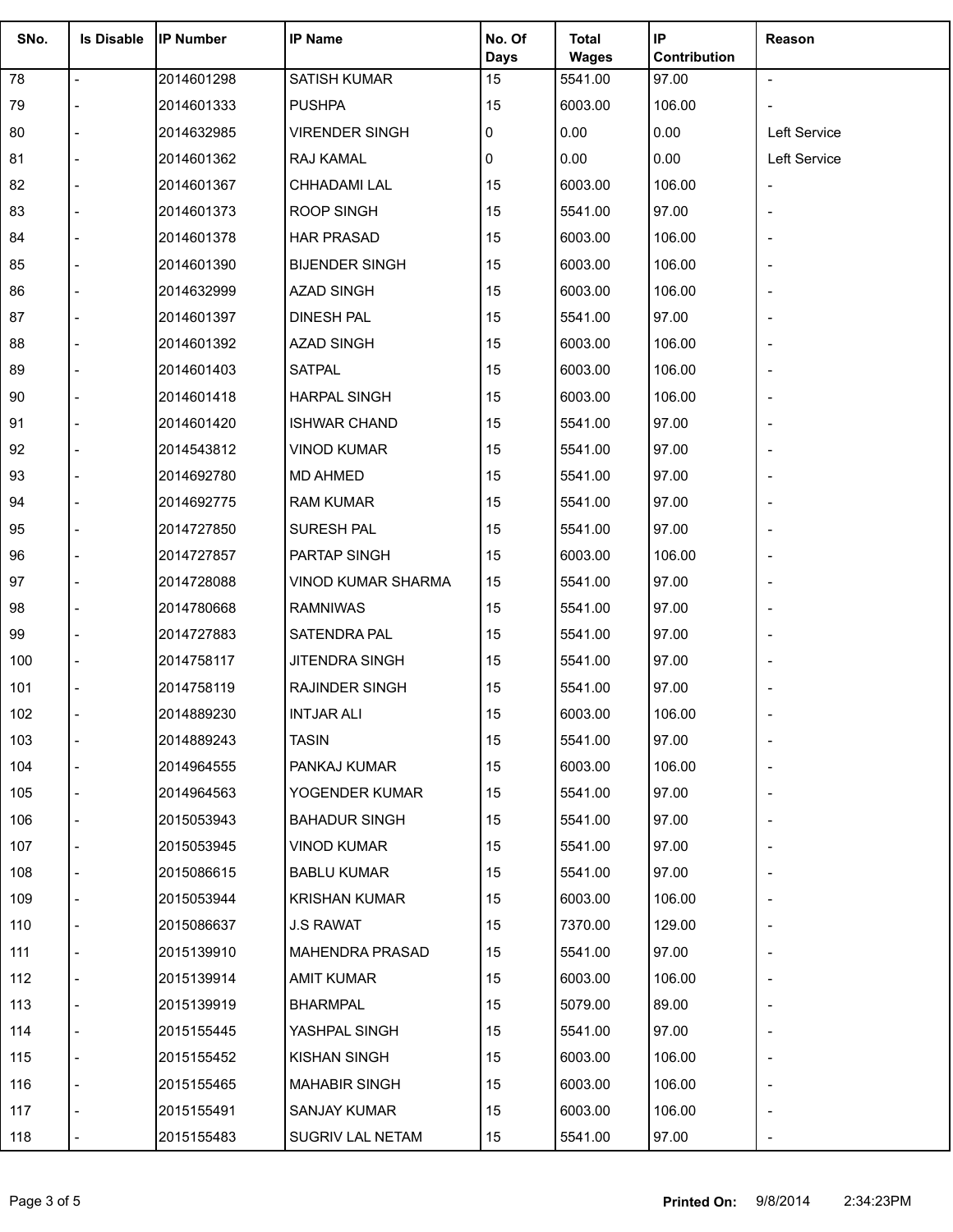| SNo. | <b>Is Disable</b> | <b>IP Number</b> | <b>IP Name</b>                    | No. Of<br><b>Days</b> | <b>Total</b><br><b>Wages</b> | IP<br>Contribution | Reason         |
|------|-------------------|------------------|-----------------------------------|-----------------------|------------------------------|--------------------|----------------|
| 119  | $\overline{a}$    | 2015155486       | NARENDRA KUMAR                    | 15                    | 5541.00                      | 97.00              | $\blacksquare$ |
| 120  |                   | 2015155489       | <b>FIERY RAM</b>                  | 15                    | 5541.00                      | 97.00              |                |
| 121  |                   | 2015155468       | <b>ANAND KUMAR</b>                | 15                    | 5541.00                      | 97.00              |                |
| 122  |                   | 2015227448       | RAGHUBIR SINGH                    | 15                    | 5541.00                      | 97.00              |                |
| 123  |                   | 2015227444       | <b>ARVIND KUMAR</b>               | 15                    | 5541.00                      | 97.00              |                |
| 124  |                   | 2015250281       | SITAL PRASAD                      | 15                    | 6003.00                      | 106.00             |                |
| 125  |                   | 2015250292       | PARMOD KUMAR                      | 15                    | 6003.00                      | 106.00             |                |
| 126  |                   | 2015250284       | <b>RAMESH KUMAR</b>               | 15                    | 6003.00                      | 106.00             |                |
| 127  |                   | 2015250287       | RAVINDRA KUMAR                    | 0                     | 0.00                         | 0.00               | Left Service   |
| 128  |                   | 2015250289       | <b>ISHWAR SINGH</b>               | 15                    | 5541.00                      | 97.00              |                |
| 129  |                   | 2015250294       | <b>HARPHOOL</b>                   | 15                    | 6003.00                      | 106.00             |                |
| 130  |                   | 2015250295       | <b>VIRSAIN</b>                    | 15                    | 6003.00                      | 106.00             |                |
| 131  |                   | 2015285387       | <b>BHIM SINGH</b>                 | 15                    | 7370.00                      | 129.00             |                |
| 132  |                   | 2015285389       | <b>ISTEKAR KHAN</b>               | 15                    | 7370.00                      | 129.00             |                |
| 133  |                   | 2015311187       | <b>VIRENDER SINGH RATHI</b>       | 15                    | 6003.00                      | 106.00             |                |
| 134  |                   | 2015331394       | SIRAJ AHMED                       | 15                    | 5541.00                      | 97.00              |                |
| 135  |                   | 2015331397       | <b>ANIL KUMAR</b>                 | 15                    | 6003.00                      | 106.00             |                |
| 136  |                   | 2015331401       | NARENDER KUMAR                    | 15                    | 6465.00                      | 114.00             |                |
| 137  |                   | 2015379343       | SATISH CHANDER                    | 15                    | 6003.00                      | 106.00             |                |
| 138  |                   | 2015379618       | NARENDER SINGH                    | 15                    | 5541.00                      | 97.00              |                |
| 139  |                   | 2015428994       | <b>RAM NIWAS</b>                  | 15                    | 5542.00                      | 97.00              |                |
| 140  |                   | 2015379634       | <b>NEHA CHAURASIA</b>             | 15                    | 6003.00                      | 106.00             |                |
| 141  |                   | 2015379637       | <b>MEETA MARKAN</b>               | 15                    | 6003.00                      | 106.00             |                |
| 142  |                   | 2014780678       | <b>USHA DEVI</b>                  | 15                    | 6003.00                      | 106.00             |                |
| 143  |                   | 2014727892       | ABHAY KUMAR PANDEY                | 15                    | 5541.00                      | 97.00              |                |
| 144  |                   | 2015139925       | <b>VIPIN KUMAR</b>                | 15                    | 5541.00                      | 97.00              |                |
| 145  |                   | 2015086623       | <b>VISHNU NAND YADAV</b>          | 15                    | 6003.00                      | 106.00             |                |
| 146  |                   | 2015086631       | <b>RAHUL KUMAR</b>                | 15                    | 5541.00                      | 97.00              |                |
| 147  |                   | 2015053957       | <b>ROHTASH</b>                    | 15                    | 6003.00                      | 106.00             |                |
| 148  |                   | 2015053961       | SATYABIR SINGH                    | 15                    | 5541.00                      | 97.00              |                |
| 149  |                   | 2015139934       | <b>DALJIT SINGH</b>               | 15                    | 6003.00                      | 106.00             |                |
| 150  |                   | 2014367636       | <b>CHINTA MANI SINGH</b>          | 15                    | 6003.00                      | 106.00             |                |
| 151  |                   | 2014367628       | UDAYBIR SINGH RAWAT               | 15                    | 6003.00                      | 106.00             |                |
| 152  |                   | 2014817266       | RAJVEER SINGH                     | 15                    | 5541.00                      | 97.00              |                |
| 153  |                   | 2014817264       | RAJESH SINGH                      | 15                    | 6003.00                      | 106.00             |                |
| 154  |                   | 2015053952       | <b>BHADAURIYA</b><br>JABBAR SINGH | 15                    | 6003.00                      | 106.00             |                |
| 155  |                   | 2015086645       | SUKHVEER SINGH                    | 15                    | 5541.00                      | 97.00              |                |
| 156  |                   | 2015139942       | ANOKHI LAL                        | 15                    | 6003.00                      | 106.00             |                |
| 157  |                   | 2015227441       | <b>SURENDER</b>                   | 15                    | 6003.00                      | 106.00             |                |
| 158  |                   | 2015227433       | ANAND KUMAR RAI                   | 15                    | 5541.00                      | 97.00              |                |
| 159  |                   | 2015227439       | NAVEEN CHAND                      | 15                    | 6003.00                      | 106.00             |                |